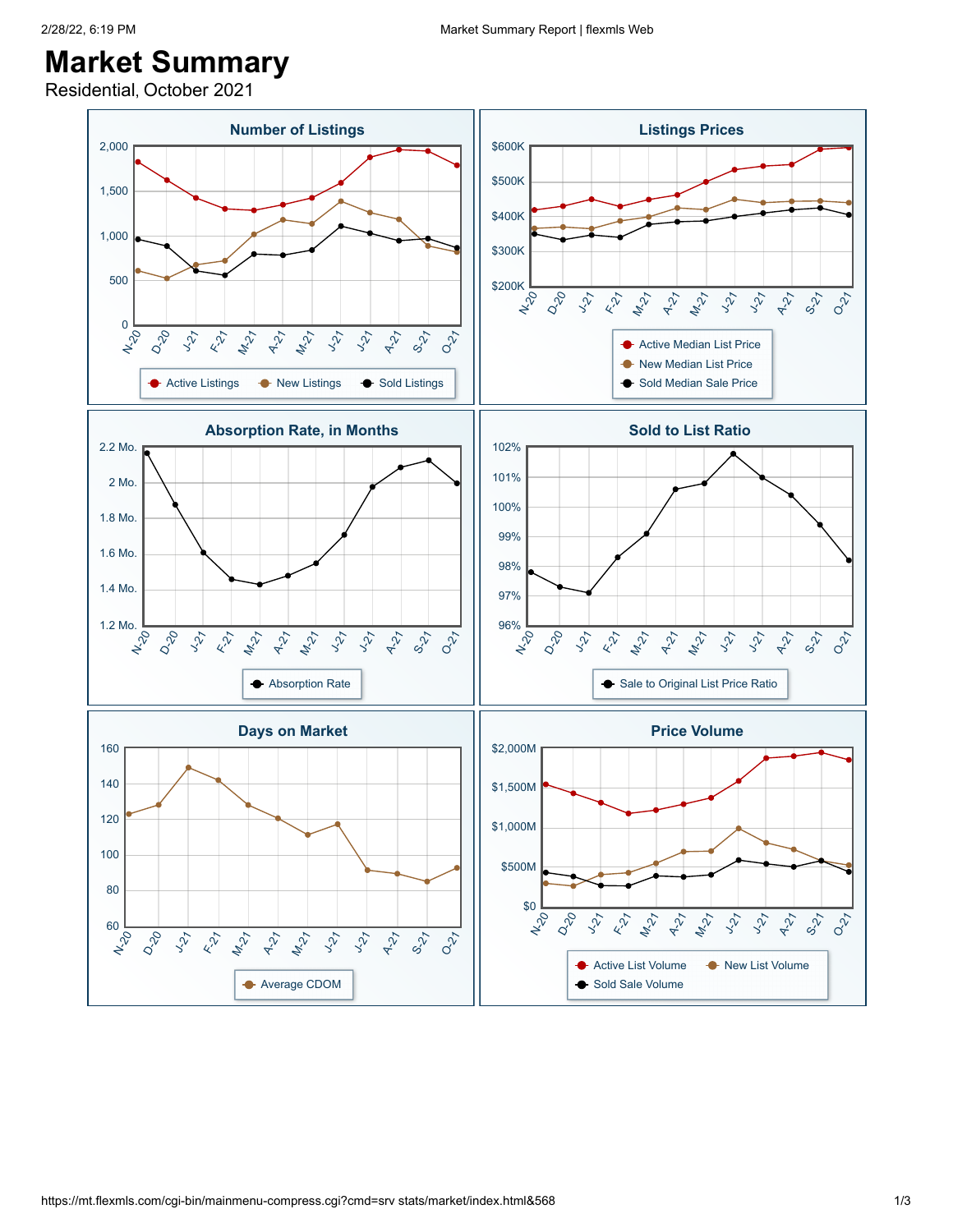'n

| <b>Summary Statistics</b> |               |           |          |                 |                 |           |
|---------------------------|---------------|-----------|----------|-----------------|-----------------|-----------|
|                           | <b>Oct-21</b> | $Oct-20$  | $%$ Chg  | <b>2021 YTD</b> | <b>2020 YTD</b> | % Chg $ $ |
| Absorption Rate           |               | 2.63      | $-23.95$ | 1.74            | 3.63            | $-52.07$  |
| Average List Price        | \$1.033.578   | \$793.250 | 30.30    | \$654.724       | \$513.617       | 27.47     |
| l Median List Price       | \$599,000     | \$422,000 | 41.94    | \$425,000       | \$339,000       | 25.37     |
| Average Sale Price        | \$509,534     | \$466,130 | 9.31     | \$512.586       | \$391,837       | 30.82     |
| Median Sale Price         | \$405,000     | \$340,000 | 19.12    | \$395,000       | \$310,000       | 27.42     |
| Average CDOM              | 92            | 139       | $-33.81$ | 109             | 147             | $-25.85$  |
| Median CDOM               |               |           | 0.00     | 59              | 77              | $-23.38$  |

| <b>Sold Listings</b> |                                          |                |          |      |                   |          | <b>Pending Listings</b> |                |                |                     |      |       |         |
|----------------------|------------------------------------------|----------------|----------|------|-------------------|----------|-------------------------|----------------|----------------|---------------------|------|-------|---------|
|                      | <b>This Month</b><br><b>Year to Date</b> |                |          |      | <b>This Month</b> |          |                         |                |                | <b>Year to Date</b> |      |       |         |
|                      | 2021                                     | 2020           | % Chg    | 2021 | 2020              | % Chg    |                         | 2021           | 2020           | % Chg               | 2021 | 2020  | % Chg   |
| 0-99,999             | 20                                       | 29             | $-31.0$  | 218  | 311               | $-29.9$  | 0-99,999                | 22             | 19             | 15.8                | 211  | 296   | $-28.7$ |
| 100,000-149,999      | 26                                       | 77             | $-66.2$  | 318  | 491               | $-35.2$  | 100,000-149,999         | 25             | 52             | $-51.9$             | 313  | 505   | $-38.0$ |
| 150,000-199,999      | 49                                       | 105            | $-53.3$  | 555  | 855               | $-35.1$  | 150,000-199,999         | 41             | 72             | $-43.1$             | 631  | 951   | $-33.6$ |
| 200,000-249,999      | 47                                       | 119            | $-60.5$  | 650  | 1091              | $-40.4$  | 200,000-249,999         | 55             | 94             | $-41.5$             | 660  | 1178  | $-44.0$ |
| 250,000-299,999      | 97                                       | 169            | $-42.6$  | 849  | 1388              | $-38.8$  | 250,000-299,999         | 82             | 134            | $-38.8$             | 934  | 1555  | $-39.9$ |
| 300,000-349,999      | 70                                       | 156            | $-55.1$  | 822  | 1157              | $-29.0$  | 300,000-349,999         | 90             | 119            | $-24.4$             | 878  | 1263  | $-30.5$ |
| 350,000-399,999      | 104                                      | 132            | $-21.2$  | 920  | 934               | $-1.5$   | 350,000-399,999         | 106            | 128            | $-17.2$             | 1053 | 1116  | $-5.6$  |
| 400,000-449,999      | 100                                      | 102            | $-2.0$   | 793  | 619               | 28.1     | 400,000-449,999         | 64             | 72             | $-11.1$             | 724  | 686   | 5.5     |
| 450,000-499,999      | 67                                       | 81             | $-17.3$  | 604  | 444               | 36.0     | 450,000-499,999         | 77             | 79             | $-2.5$              | 706  | 580   | 21.7    |
| 500,000-549,999      | 53                                       | 48             | 10.4     | 440  | 277               | 58.8     | 500,000-549,999         | 32             | 39             | $-17.9$             | 408  | 301   | 35.5    |
| 550,000-599,999      | 42                                       | 40             | 5.0      | 439  | 252               | 74.2     | 550,000-599,999         | 54             | 45             | 20.0                | 494  | 343   | 44.0    |
| 600,000-649,999      | 38                                       | 25             | 52.0     | 303  | 181               | 67.4     | 600,000-649,999         | 22             | 27             | $-18.5$             | 256  | 208   | 23.1    |
| 650,000-699,999      | 26                                       | 30             | $-13.3$  | 274  | 133               | 106.0    | 650,000-699,999         | 42             | 22             | 90.9                | 355  | 196   | 81.1    |
| 700,000-749,999      | 14                                       | 18             | $-22.2$  | 205  | 85                | 141.2    | 700,000-749,999         | 22             | 8              | 175.0               | 177  | 88    | 101.1   |
| 750,000-799,999      | 20                                       | 18             | 11.1     | 170  | 88                | 93.2     | 750,000-799,999         | 18             | 12             | 50.0                | 199  | 122   | 63.1    |
| 800,000-849,999      | 12                                       | $\overline{7}$ | 71.4     | 118  | 47                | 151.1    | 800,000-849,999         | 13             | $\overline{4}$ | 225.0               | 127  | 43    | 195.3   |
| 850,000-899,999      | 12                                       | 19             | $-36.8$  | 120  | 68                | 76.5     | 850,000-899,999         | 17             | 13             | 30.8                | 155  | 95    | 63.2    |
| 900,000-949,999      | 5                                        | $\overline{7}$ | $-28.6$  | 67   | 33                | 103.0    | 900,000-949,999         | $\overline{7}$ | $\overline{4}$ | 75.0                | 53   | 30    | 76.7    |
| 950,000-999,999      | 9                                        | 6              | 50.0     | 88   | 30                | 193.3    | 950,000-999,999         | 15             | 10             | 50.0                | 123  | 56    | 119.6   |
| 1,000,000-1,099,999  | 5                                        | $\overline{7}$ | $-28.6$  | 67   | 30                | 123.3    | 1,000,000-1,099,999     | $\overline{2}$ | $\overline{2}$ | 0.0                 | 34   | 18    | 88.9    |
| 1,100,000-1,199,999  | 9                                        | $\overline{7}$ | 28.6     | 76   | 47                | 61.7     | 1,100,000-1,199,999     | 11             | 4              | 175.0               | 95   | 56    | 69.6    |
| 1,200,000-1,299,999  | 10                                       | 9              | 11.1     | 78   | 29                | 169.0    | 1,200,000-1,299,999     | 9              | 5              | 80.0                | 84   | 38    | 121.1   |
| 1,300,000-1,399,999  | 6                                        | 5              | 20.0     | 45   | 28                | 60.7     | 1,300,000-1,399,999     | 10             | 0              | N/A                 | 59   | 34    | 73.5    |
| 1,400,000-1,499,999  | 2                                        | $\overline{7}$ | $-71.4$  | 35   | 31                | 12.9     | 1,400,000-1,499,999     | 10             | 8              | 25.0                | 63   | 44    | 43.2    |
| 1,500,000-1,599,999  | 6                                        | 6              | 0.0      | 38   | 30                | 26.7     | 1,500,000-1,599,999     | 5              | 3              | 66.7                | 36   | 26    | 38.5    |
| 1,600,000-1,699,999  | 3                                        | 6              | $-50.0$  | 26   | 21                | 23.8     | 1,600,000-1,699,999     | 4              | 4              | 0.0                 | 28   | 34    | $-17.6$ |
| 1,700,000-1,799,999  | 3                                        | $\mathbf{1}$   | 200.0    | 24   | 9                 | 166.7    | 1,700,000-1,799,999     | 2              | 5              | -60.0               | 26   | 16    | 62.5    |
| 1,800,000-1,899,999  | 2                                        | $\overline{2}$ | 0.0      | 18   | $\overline{7}$    | 157.1    | 1,800,000-1,899,999     | 1              | 3              | $-66.7$             | 16   | 12    | 33.3    |
| 1,900,000-1,999,999  | 0                                        | $\mathbf{1}$   | $-100.0$ | 10   | 8                 | 25.0     | 1,900,000-1,999,999     | 1              | 4              | $-75.0$             | 24   | 19    | 26.3    |
| 2,000,000-2,249,999  | 0                                        | 6              | $-100.0$ | 23   | 17                | 35.3     | 2,000,000-2,249,999     | 5              | $\overline{2}$ | 150.0               | 31   | 18    | 72.2    |
| 2,250,000-2,499,999  | 0                                        | 8              | $-100.0$ | 20   | 20                | 0.0      | 2,250,000-2,499,999     | 3              | 3              | 0.0                 | 23   | 24    | $-4.2$  |
| 2,500,000-2,749,999  | $\overline{2}$                           | 1              | 100.0    | 20   | 7                 | 185.7    | 2,500,000-2,749,999     | 3              | $\mathbf{1}$   | 200.0               | 19   | 16    | 18.8    |
| 2,750,000-2,999,999  | 1                                        | 4              | $-75.0$  | 11   | 9                 | 22.2     | 2,750,000-2,999,999     | $\overline{2}$ | $\overline{2}$ | 0.0                 | 24   | 14    | 71.4    |
| 3,000,000-3,249,999  | 1                                        | $\overline{2}$ | $-50.0$  | 12   | 6                 | 100.0    | 3,000,000-3,249,999     | 0              | $\mathbf{1}$   | $-100.0$            | 10   | 3     | 233.3   |
| 3,250,000-3,499,999  | 1                                        | $\overline{2}$ | $-50.0$  | 3    | 4                 | $-25.0$  | 3,250,000-3,499,999     | 1              | 3              | -66.7               | 7    | 11    | $-36.4$ |
| 3,500,000-3,749,999  | 0                                        | $\mathbf{0}$   | 0.0      | 2    | $\overline{2}$    | 0.0      | 3,500,000-3,749,999     | 2              | $\Omega$       | N/A                 | 9    | 5     | 80.0    |
| 3,750,000-3,999,999  | 1                                        | 0              | N/A      | 6    | $\overline{2}$    | 200.0    | 3,750,000-3,999,999     | 0              | 0              | 0.0                 | 5    | 6     | $-16.7$ |
| 4,000,000-4,249,999  | 0                                        | $\mathbf{1}$   | $-100.0$ | 4    | 2                 | 100.0    | 4,000,000-4,249,999     | 0              | $\mathbf{1}$   | $-100.0$            | 5    | 1     | 400.0   |
| 4,250,000-4,499,999  | 1                                        | 1              | 0.0      | 5    | $\mathbf{1}$      | 400.0    | 4,250,000-4,499,999     | 2              | 0              | N/A                 | 6    | 2     | 200.0   |
| 4,500,000-4,749,999  | 0                                        | $\mathbf{1}$   | $-100.0$ | 0    | 3                 | $-100.0$ | 4,500,000-4,749,999     | 0              | $\mathbf 0$    | 0.0                 | 5    | 4     | 25.0    |
| 4,750,000-4,999,999  | 0                                        | 0              | 0.0      | 3    | 5                 | $-40.0$  | 4,750,000-4,999,999     | 1              | 0              | N/A                 | 4    | 4     | 0.0     |
| $5,000,000+$         | 2                                        | 3              | $-33.3$  | 30   | 9                 | 233.3    | 5,000,000+              | 4              | $\overline{2}$ | 100.0               | 35   | 14    | 150.0   |
| Totals               | 866                                      | 1268           | $-31.7$  | 8509 | 8811              | $-3.4$   | <b>Totals</b>           | 882            | 1006           | $-12.3$             | 9105 | 10031 | $-9.2$  |